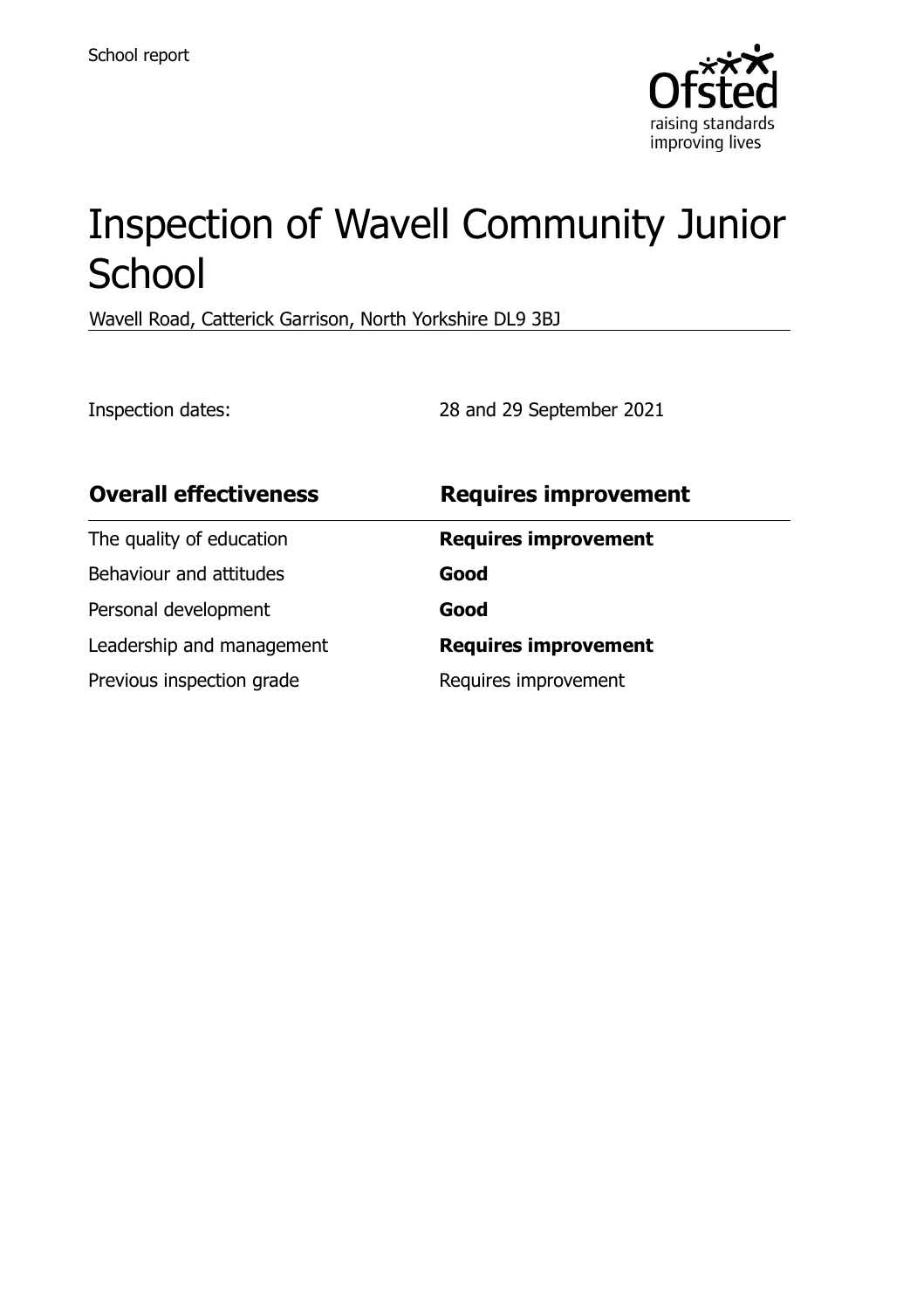

# **What is it like to attend this school?**

Pupils are happy at this school. They talk about how teachers look after them and keep them safe. They have a comprehensive knowledge of how to stay safe online and offline. Pupils are respectful of each other and the adults they work with. Relationships are positive. Pupils told us that bullying is not a problem at their school and parents agree with this.

Behaviour is good at Wavell Junior School. Most pupils try their best in lessons and are proud of their work. Pupils play together well at breaktime and lunchtime. In the breakfast club and after-school club, pupils are content and actively participate in the activities on offer. There is a calm and purposeful atmosphere throughout school.

This school experiences a high proportion of pupil movement. Leaders recognise this. They strive to be a warm and welcoming place for families when they first move to the area. Parents are very appreciative of the support they receive on arrival. Parents of pupils with special educational needs and/or disabilities (SEND) are particularly positive about the support they receive.

Learning is not as well planned as it could be in all subjects. Some pupils' reading knowledge is not sufficiently well developed. Because the curriculum is not well planned, in some cases, expectations of what pupils can achieve are not high enough. Leaders have begun to make changes to address this. This includes a new approach to how the curriculum is organised in order to support pupils to achieve more in all subjects.

#### **What does the school do well and what does it need to do better?**

This school has been through a difficult time. The COVID-19 pandemic has had a negative impact on the school community. Much of the school community was deployed as part of the COVID-19 Support Force and a number of families moved away to live with their extended families. The staff team experienced extended periods of absence due to long-term illness.

The headteacher has worked closely with governors and leaders to stabilise the staff team. Since September, there has been a senior leadership team in place across the federation of the infant and junior schools. Together with the wider school staff, this team is working to make improvements. Staff report that throughout this period of change, the current leadership team has considered their well-being. However, many of these changes are new and have not yet led to improvements in the quality of education that pupils receive.

The curriculum leader is working with subject leaders to develop curriculum planning across all subjects. In personal, social, and health education (PSHE) and relationships and sex education (RSE), the curriculum is well planned and supports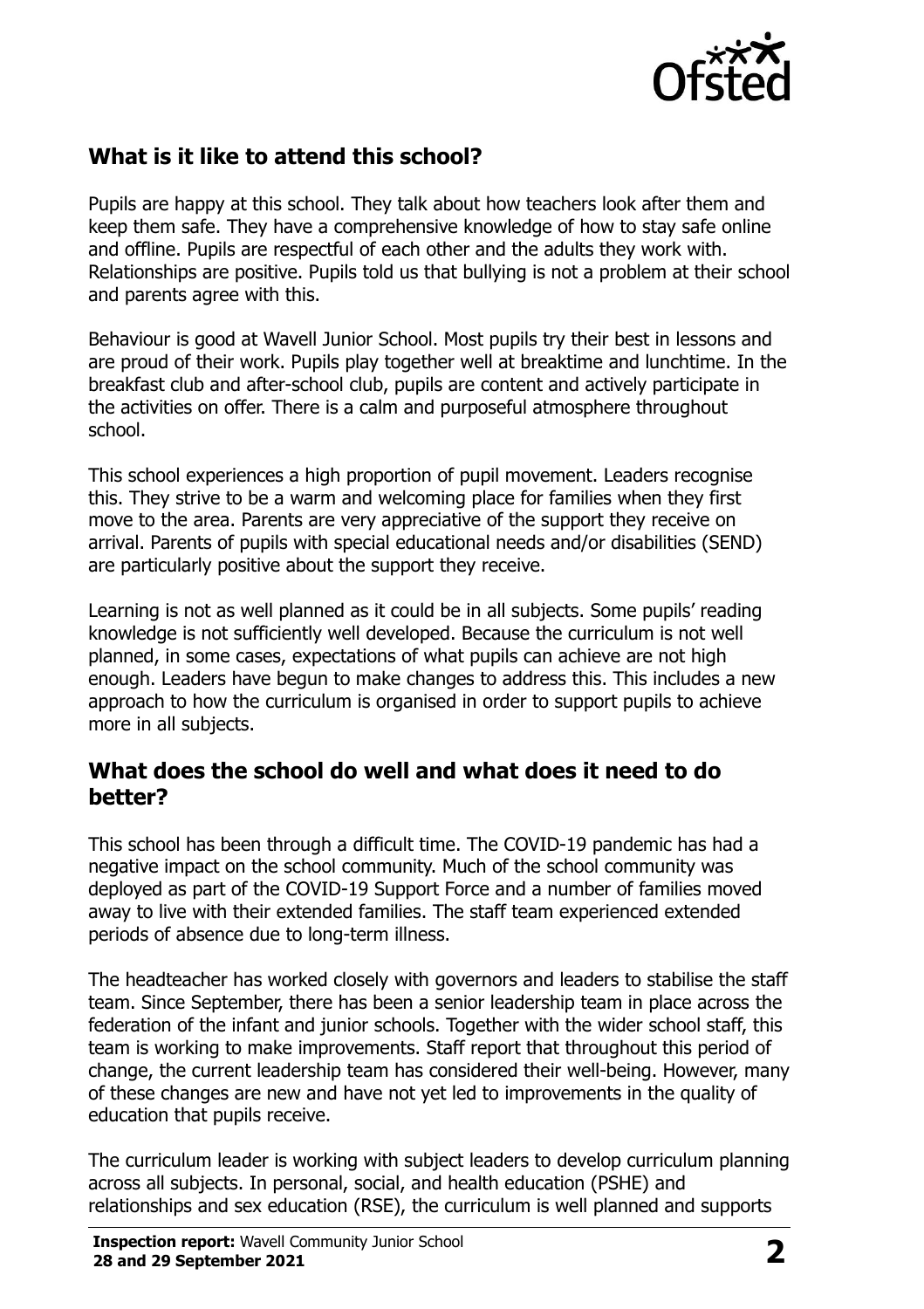

pupils to know and remember more. It prepares them for the next stage in their education. Leaders are using this as a model to develop all subjects.

In subjects, such as mathematics and science, pupils can talk with some confidence about their learning. They answer questions well and use appropriate vocabulary accurately. In other subjects, the curriculum is still in its infancy. Pupils' knowledge is patchy and disjointed. Lesson visits showed a lack of consistency in the delivery of the curriculum. Monitoring and evaluation of how well the curriculum is planned and implemented are weak.

Leaders are developing the curriculum for reading. Fostering a love of reading is a priority in school. All classes have daily whole-class reading time and each year group has a class novel. Pupils enjoy time reading with their peers and can talk with confidence about the books they have read. They enjoy the opportunities to read longer texts. Leaders are working with the English hub to develop a list of class texts. This will provide pupils with the opportunity to experience higher quality novels and books.

Some pupils join the school with reading skills and knowledge below where they should be. Staff teach these pupils phonics to help them to catch up. However, this is not yet delivered with fidelity to the chosen scheme and is not followed up with appropriate support in the classroom.

The support for pupils with SEND is carefully considered. Pupils can access the curriculum and learn alongside their peers. Pupils have individual plans which are tailored to their needs and support them in making progress. Despite this, expectations of what pupils with SEND can achieve in the classroom are not always ambitious enough.

The PSHE and RSE curriculum is a strength of the school. Leaders monitor this and check pupils' progression from year to year. As a result, pupils have an appropriate understanding of equality. Leaders are unafraid to adapt this curriculum as needed and address issues as they arise. Pupils are fully prepared socially, emotionally and culturally for the next stage of their education.

## **Safeguarding**

The arrangements for safeguarding are effective.

Leaders have made sure there is a strong culture of safeguarding to keep pupils safe. All staff are vigilant to possible concerns. Leaders have provided staff with upto-date training on the latest government guidance. They have a clear understanding of the local risks to pupils, and this is built into their curriculum design in PSHE.

Leaders check pupils' attendance, behaviour and safeguarding records to spot pupils who might be at risk. Staff develop close relationships with families. They provide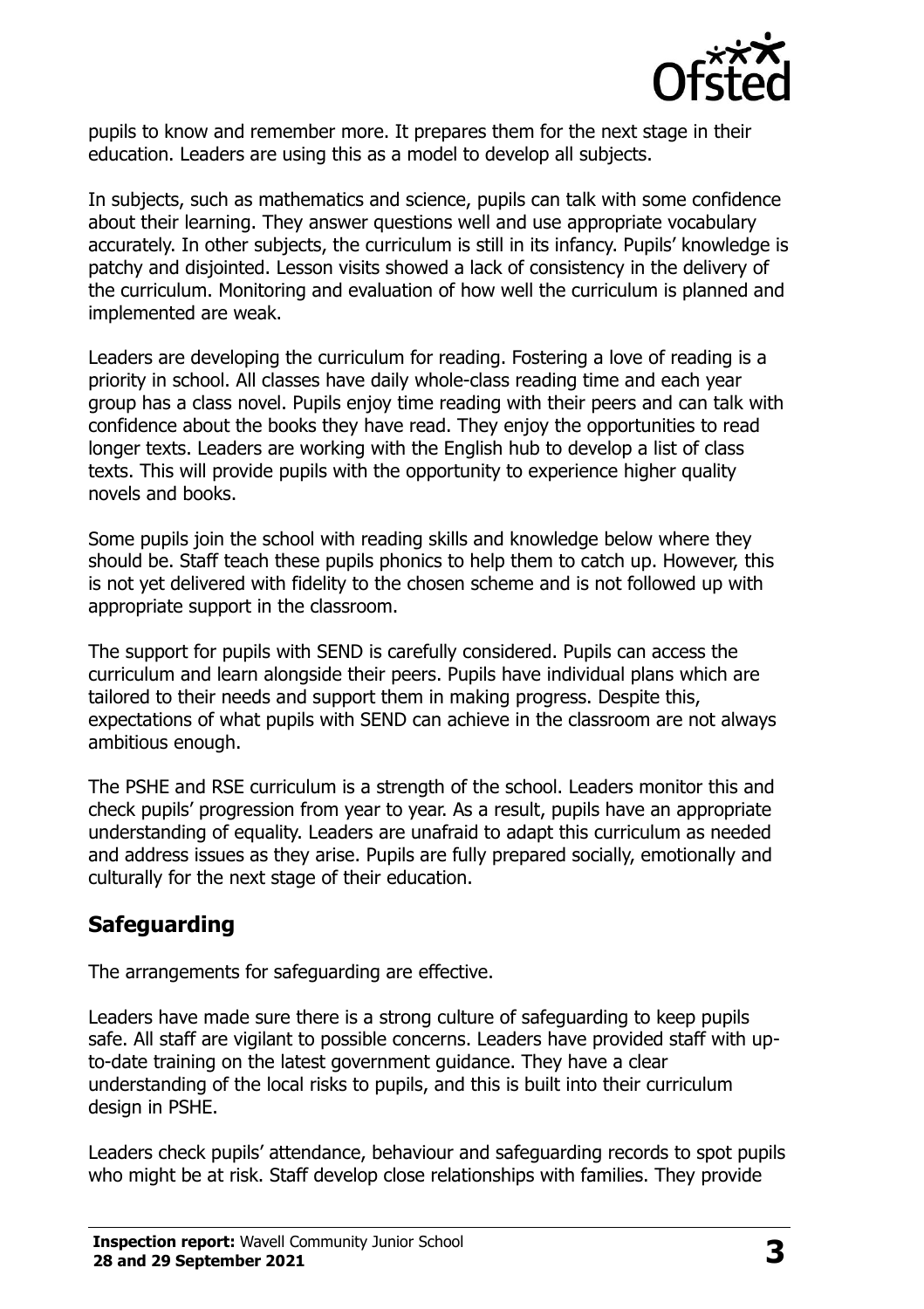

help and support as soon as concerns are raised. There are clear systems in place that ensure that every pupil in this school is seen and heard.

# **What does the school need to do to improve?**

#### **(Information for the school and appropriate authority)**

- The school's curriculum is well planned in PSHE, mathematics and science. In other subjects, there is not the structure and detail in place to build pupils' knowledge and skills. As a result, pupils do not receive a consistently good quality of education. Leaders needs to build on the successful model they have used in PSHE and mathematics. They need to design a curriculum that is carefully sequenced in all subjects. This will support all pupils to achieve the best possible outcomes whenever they start or leave the school.
- There are inconsistencies in the leadership of each subject area. In most subjects, leaders have not checked that teachers are delivering the curriculum well enough. This means that pupils are not achieving as well as they might. Subject leaders should monitor the delivery of the curriculum more closely. They should identify weaknesses and provide the right support and training for teachers.
- Pupils who have not passed the phonics screening check in key stage 2 are not receiving the help they need quickly enough to improve their reading. Many members of staff do not understand the whole-school approach to teaching pupils to read. Leaders should ensure that all staff receive training in the school's chosen phonics approach. A sharp focus on early reading is needed to support leaders in implementing the new programme with consistency.

## **How can I feed back my views?**

You can use [Ofsted Parent View](http://parentview.ofsted.gov.uk/) to give Ofsted your opinion on your child's school, or to find out what other parents and carers think. We use information from Ofsted Parent View when deciding which schools to inspect, when to inspect them and as part of their inspection.

The Department for Education has further quidance on how to complain about a school.

If you are the school and you are not happy with the inspection or the report, you can [complain to Ofsted.](http://www.gov.uk/complain-ofsted-report)

## **Further information**

You can search for [published performance information](http://www.compare-school-performance.service.gov.uk/) about the school.

In the report, '[disadvantaged pupils](http://www.gov.uk/guidance/pupil-premium-information-for-schools-and-alternative-provision-settings)' refers to those pupils who attract government pupil premium funding: pupils claiming free school meals at any point in the last six years and pupils in care or who left care through adoption or another formal route.

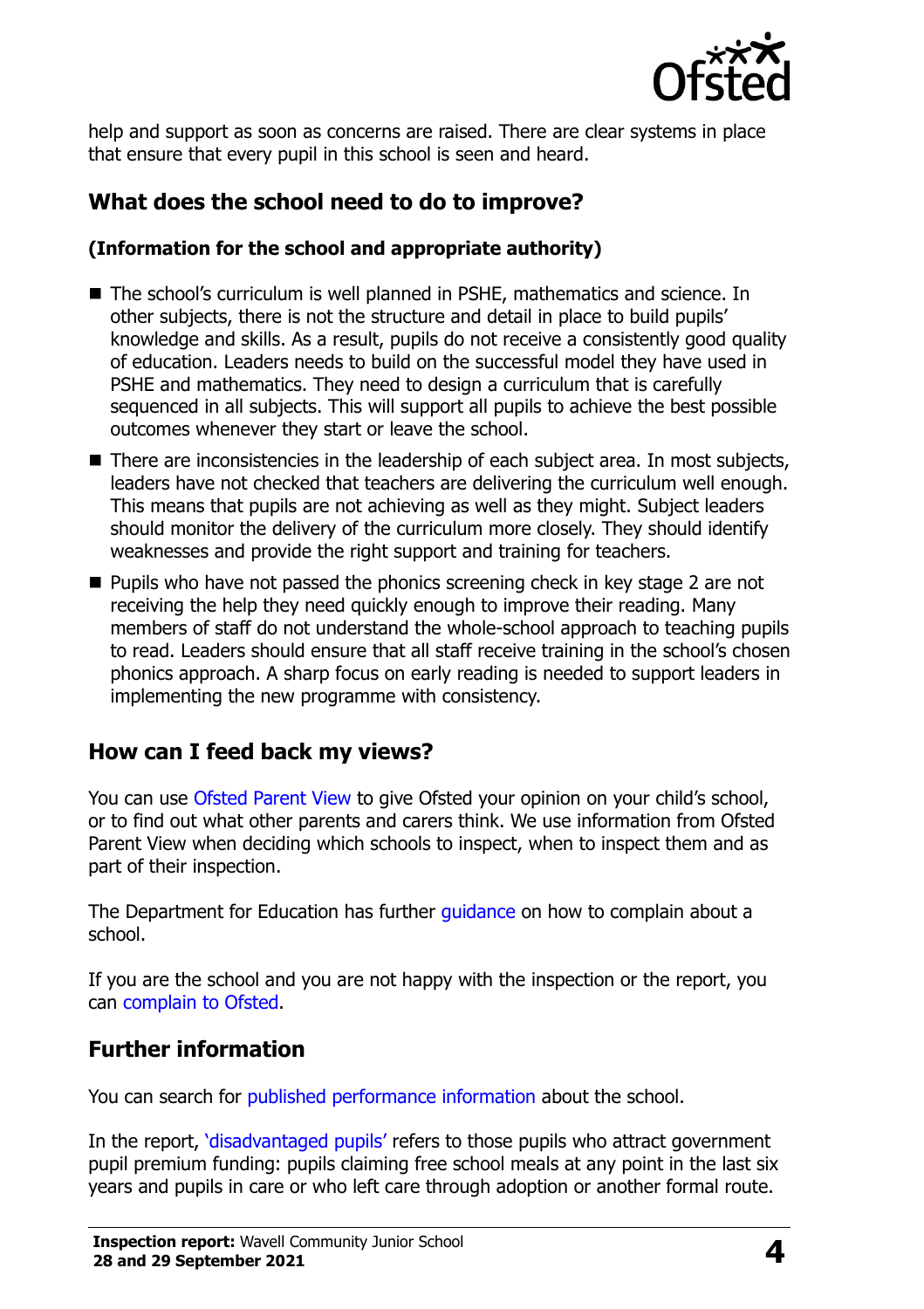

# **School details**

| Unique reference number             | 121343                                                               |
|-------------------------------------|----------------------------------------------------------------------|
| <b>Local authority</b>              | North Yorkshire                                                      |
| <b>Inspection number</b>            | 10200667                                                             |
| <b>Type of school</b>               | Junior                                                               |
| <b>School category</b>              | Community                                                            |
| Age range of pupils                 | 7 to 11                                                              |
| <b>Gender of pupils</b>             | Mixed                                                                |
| Number of pupils on the school roll | 201                                                                  |
| <b>Appropriate authority</b>        | Local authority                                                      |
| Co-chairs of governing body         | Elaine Richardson and Linda Wilson                                   |
| <b>Executive headteacher</b>        | Gillian Crouch                                                       |
| Website                             | www.wavell-jun.n-yorks.sch.uk                                        |
| Dates of previous inspection        | 23 and 24 January 2018, under section 5<br>of the Education Act 2005 |

## **Information about this school**

■ This is an average-sized junior school. It federated on 16 July 2019 with Wavell Infant School, which is located on the same school site.

## **Information about this inspection**

The inspectors carried out this inspection under section 5 of the Education Act 2005.

This was the first routine inspection the school received since the COVID 19 pandemic began. The lead inspector discussed the impact of the pandemic with the school and has taken that into account in their evaluation of the school.

- Inspectors held meetings with the executive head teacher and the senior leadership team. Inspectors also held meetings with the curriculum leader, subject leaders, the special educational needs coordinator, the joint co-chairs of the local governing body and a representative from the local authority.
- Inspectors visited lessons, looked at pupils work and listened to pupils reading to familiar adults in school.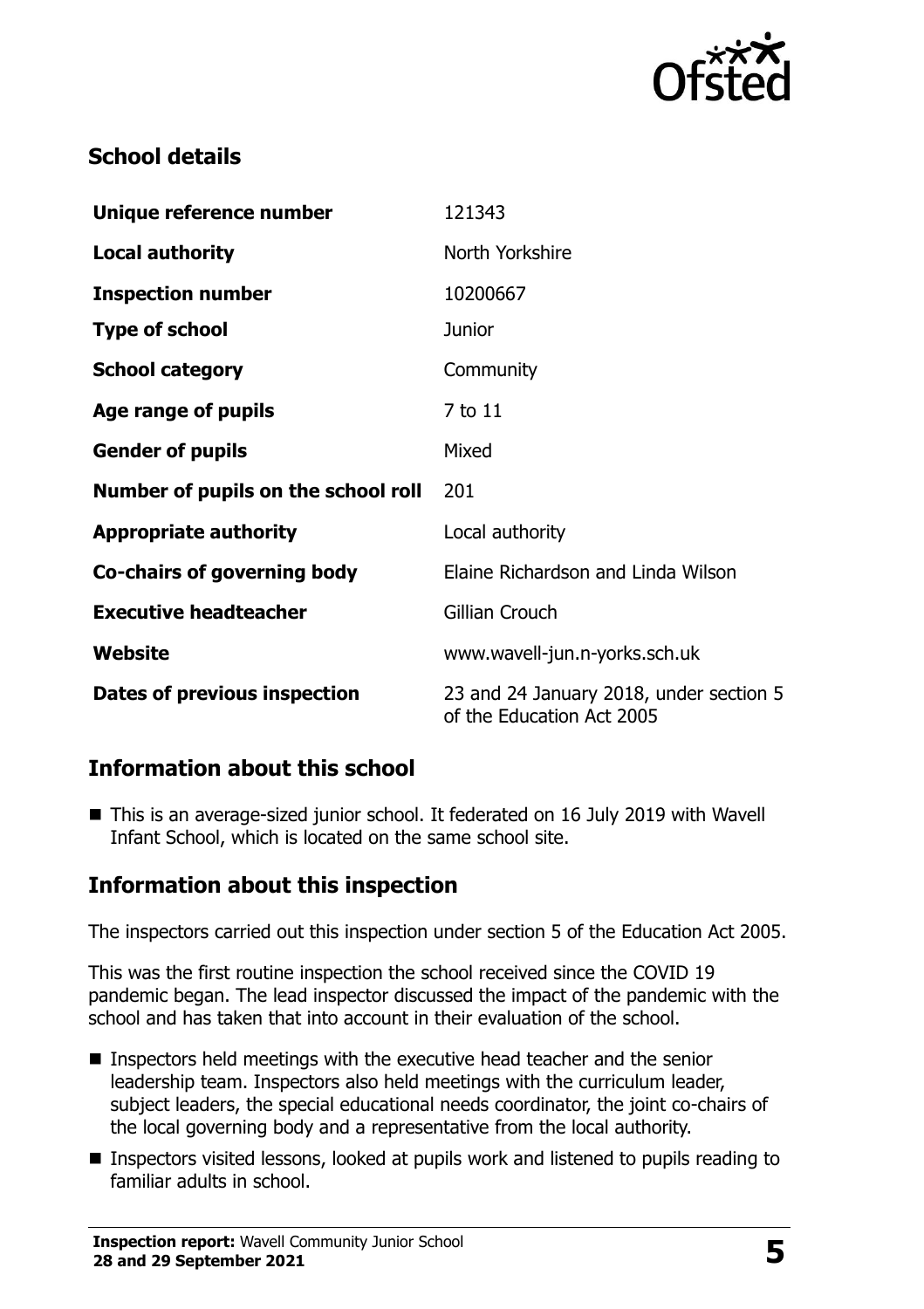

- Inspectors observed pupils' behaviour in lessons, around school and during lunchtime. An inspector visited the school's breakfast club and after-school club.
- Inspectors carried out deep dives in reading, mathematics, history and science. Inspectors reviewed curriculum plans for a range of other subjects with school leaders.
- Inspectors examined safeguarding records, including the single central record and recruitment checks on staff.
- Inspectors considered the views of parents by reviewing the 12 responses to Ofsted's online survey, Parent View. They also spoke with parents as they brought their children to school.
- Alongside the 16 responses to the online surveys for staff, inspectors also considered views by meeting with various groups of staff.
- Alongside the 28 responses to the online surveys for pupils, inspectors also considered views by meeting with single sex and mixed groups of pupils.

#### **Inspection team**

Zoe Lightfoot, lead inspector **Her Majesty's Inspector** 

Susan Waugh **Calculation Control** Control Ofsted Inspector